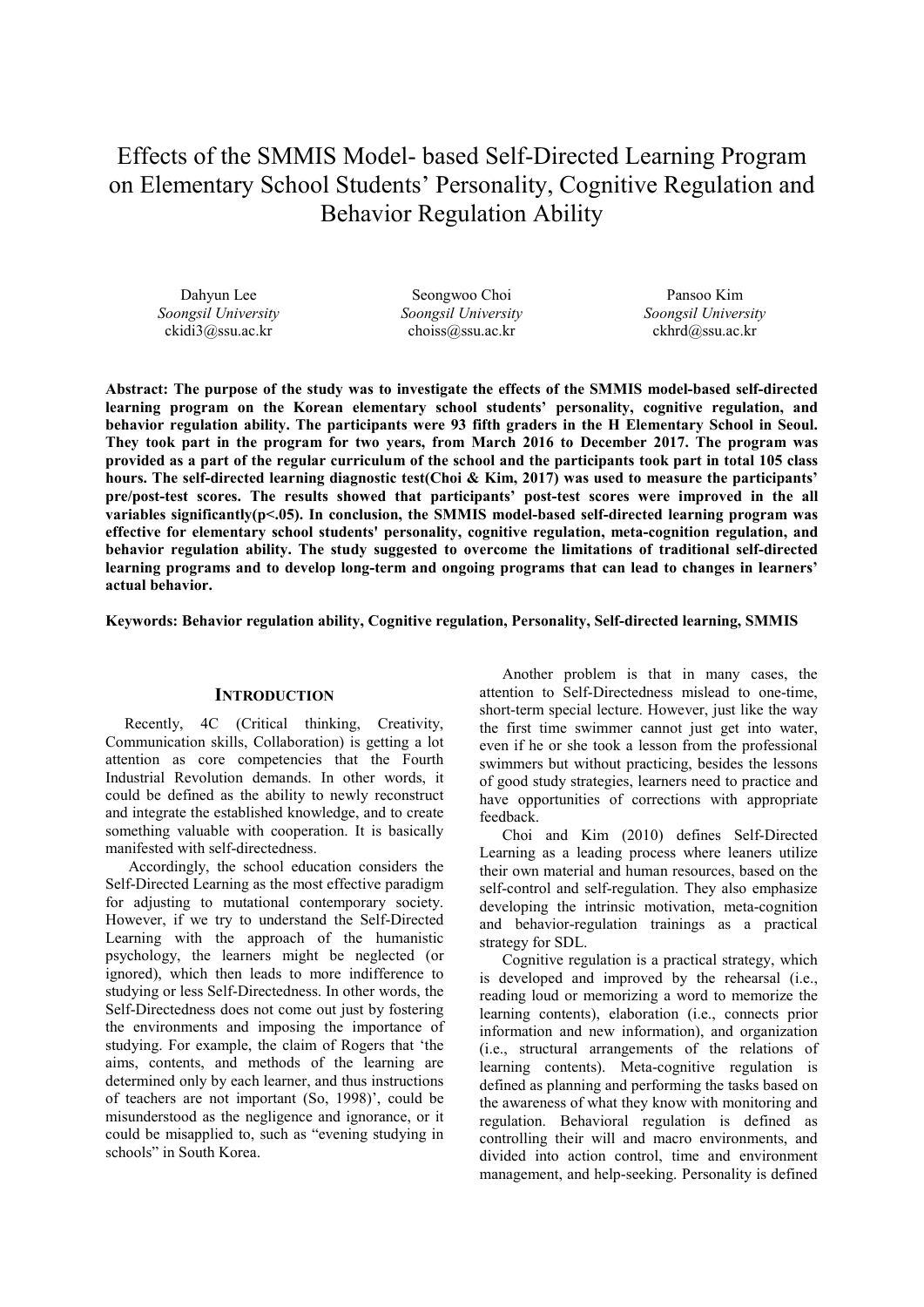as thinking, attitudes and behavioral characteristics of individual, and among them, 7 factors (i.e., morality, responsibility, leadership, interpersonal relationship, diligence, sociality, and mental health) are known to affect learning (Choi & Kim, 2017).

The SMMIS (Self-motivation, Motivation, Metacognition, Interaction, Self-reflection) based Self-Directed Learning program, which was applied into the current study, was examined and developed based on the above mentioned conceptions and practical strategies. In other words, beyond just teaching effective learning strategies, the program consists of process of letting the learners to make those strategies as theirs and transforming them to fit their own styles. Especially, the current study tried to examined the effects of the program on the personality, cognitive and meta cognitive regulation ability and behavior regulation ability. Detailed research questions are as follows.

- 1) Is there any changes on the personality of the students participating in the SMMIS based Self-Directed Learning program?
- 2) Is there any changes on the cognitive and meta-cognitive regulation ability of the students of the students participating in the program?
- 3) Is there any changes on the behavior regulation ability of the students participating in the program?.

# **METHODS**

## **Participants**

Participants were 93 fifth graders in the H Elementary School in Seoul. They took part in the program for two years, from March, 2016 to December2017. The H Elementary School is providing self-directed learning program for fifth and sixth graders in a regular curriculum. Thus, they were selected as participants of study because long-term program operation and research are possible.

# **Composition and procedures of the Self-Directed Learning program**

The Self-Directed Learning program was based on the SMMIS (Self-motivation, Motivation, Metacognition, Interaction, Self-reflection) model, which aims to improve students' self-directed learning ability in elementary, middle, and high school. The original program was revised and adjusted with the purpose of the current study. Table 1 and 2 indicated the contents of the whole program in each week.

The program was implemented from March, 2016 to December, 2017, twice a week and each for a length of 1 hour, in a total of 105 hours. Each session involves lecture, small group activities, and individual

activities with handouts, discussion and so on. A teacher in charge the classroom assisted in the program.

| Table 1. Summary of the program from March to |  |  |
|-----------------------------------------------|--|--|
| December, 2016.                               |  |  |

| Week           | Summary                                                                                                                      | <b>Target</b><br>variable†                 |
|----------------|------------------------------------------------------------------------------------------------------------------------------|--------------------------------------------|
| 1              | Overview of the self-directed<br>learning and self-directed<br>learning test                                                 |                                            |
| 2              | Analyzing oneself                                                                                                            | <b>MCR</b>                                 |
| 3              | Making goal of this semester                                                                                                 | <b>MCR</b>                                 |
| $\overline{4}$ | Strategies for time<br>management                                                                                            | <b>BR</b>                                  |
| 5              | Improving delayed<br>gratification                                                                                           | BR, P-d                                    |
| 6              | Post-it peer counseling                                                                                                      | $P-s$ , $P-ir$ ,<br>$P-I, P-mh$            |
| 7              | Improving attention                                                                                                          | $\overline{\text{CR}}$ , MCR               |
| 8              | Finding one's effective<br>mnemonics                                                                                         | CR, MCR                                    |
| 9              | Understanding environment<br>management for studying                                                                         | BR.                                        |
| 10             | Strategies for reading<br>textbook, SQ3R                                                                                     | CR, MCR                                    |
| 11             | Note taking strategy I (finding<br>retrieval cue, reorganizing<br>sentences, using symbols)                                  | CR, MCR                                    |
| 12             | Note taking strategy $\Pi$ (applied<br>to textbook)                                                                          | CR, MCR                                    |
| 13             | Note taking strategy $\text{III}$ (group<br>activities)                                                                      | CR, MCR                                    |
| 14             | Overcoming test anxiety                                                                                                      | CR, MCR                                    |
| 15             | Making plans for test and<br>application                                                                                     | CR, MCR                                    |
| 16             | Peer tutoring for each subject                                                                                               | CR, MCR,<br>$P-s$ , $P-ir$ ,<br>$P-I, P-r$ |
| 17             | Overview of the Self-Directed<br>Learning program for second<br>semester and self-directed<br>learning test, suggesting goal |                                            |
| 18             | Eliminating distractors for<br>studying, Improving delayed<br>gratification                                                  | BR, P-d                                    |
| 19             | Needs for time managements,<br>using planner                                                                                 | BR                                         |
| 20             | Strategies for word learning<br>(making a concept note and<br>learning words using contexts)                                 | CR, MCR                                    |
| 21             | Making own planner for test                                                                                                  | CR, MCR                                    |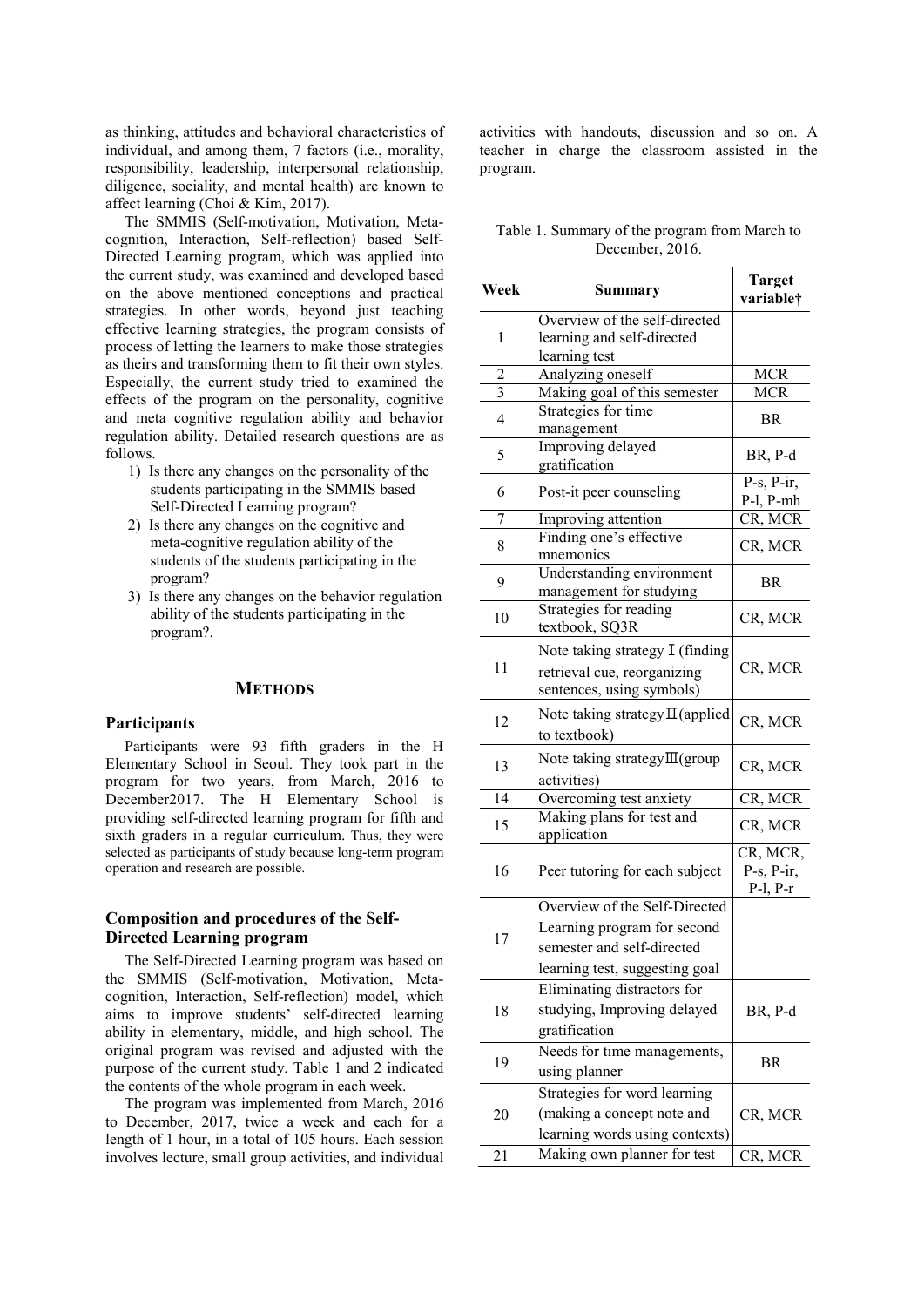|                               |           |  | and application                                                   |                             |                      |
|-------------------------------|-----------|--|-------------------------------------------------------------------|-----------------------------|----------------------|
|                               |           |  | My own mnemonic (award<br>champion in memorizing from             |                             |                      |
|                               | 22        |  | individual and group                                              |                             | CR, MCR              |
|                               |           |  | activities)                                                       |                             |                      |
|                               | 23        |  | Strategy for preparing test I                                     |                             | CR, MCR              |
|                               |           |  | (Note taking for target subject)                                  |                             |                      |
|                               |           |  | Strategy for preparing test $\Pi$                                 |                             |                      |
|                               | 24        |  | (make up questions for a test),<br>appropriate test preparing and |                             | CR, MCR              |
|                               |           |  | attribution style<br>Subject-linked creative                      |                             |                      |
|                               | 25        |  | experience I (Korean)                                             |                             | CR, MCR,<br>$P-mh$   |
|                               |           |  | Subject-linked creative                                           |                             | CR, MCR,             |
|                               | 26        |  | experience II(Math)                                               |                             | $P-mh$               |
|                               |           |  | Note taking strategies IV                                         |                             |                      |
|                               | 27        |  | (phased underline training,<br>capture the structure of the       | CR, MCR                     |                      |
|                               |           |  | writings)                                                         |                             |                      |
|                               |           |  | Note taking strategies V                                          |                             |                      |
|                               | 28        |  | (restructure sentences,<br>symbolization and                      | CR, MCR                     |                      |
|                               |           |  | acronymization)                                                   |                             |                      |
|                               | 29        |  | Note taking strategies VI                                         |                             | CR, MCR              |
|                               |           |  | (graphic organizer)<br>Self-test in target subject &              |                             |                      |
|                               | 30        |  | final review, self-directed                                       |                             | CR, MCR              |
| learning test                 |           |  |                                                                   |                             |                      |
| † Abbreviations               |           |  |                                                                   |                             |                      |
| variables                     |           |  | <b>Abbreviations</b>                                              | variables                   | <b>Abbreviations</b> |
| Morality                      |           |  | P-m                                                               | Sociality                   | P-s                  |
| Responsi<br>bility            |           |  | $P-r$                                                             | Mental health               | $P-mh$               |
| Leadership                    |           |  | $P-1$                                                             | Cognitive<br>regulation     |                      |
| Interpersonal<br>relationship |           |  | P-ir                                                              | Metacognitive<br>regulation | <b>MCR</b>           |
|                               |           |  |                                                                   |                             |                      |
|                               | Diligence |  | P-d                                                               | Behavior<br>regulation      | BR                   |

| Table 2. Summary of the program from March to |
|-----------------------------------------------|
| December, 2017.                               |

| Week | Summary                      | <b>Target</b><br>variable <sup>†</sup> |
|------|------------------------------|----------------------------------------|
|      | Reflection of learning habit | <b>MCR</b>                             |
| 2    | Classroom manner             | $P-s$ , $P-ir$                         |
|      | My strength, from friends    | $P-s$ , $P-ir$                         |
|      | Strategies for improving     | $P-m$ , $P-ir$ ,                       |

|    | interpersonal relationship I                                                                                 | P-mh                              |
|----|--------------------------------------------------------------------------------------------------------------|-----------------------------------|
| 5  | Improving delayed<br>gratification, planner for<br>time management                                           | BR                                |
| 6  | Real game! King of<br>memory I (monitoring<br>mnemonic strategies)                                           | CR, MCR                           |
| 7  | Real game! King of<br>memory I (application of<br>mnemonic strategies)                                       | CR, MCR                           |
| 8  | Note taking strategies I<br>(underline, restructure of<br>sentences)                                         | CR, MCR                           |
| 9  | Note taking strategies $\Pi$<br>(finding effective note<br>taking way)                                       | CR, MCR                           |
| 10 | Strategies for improving<br>interpersonal relationship $\Pi$                                                 | $P-s$ , $P-ir$ ,<br>$P-m$ , $P-r$ |
| 11 | Strategies for improving<br>interpersonal relationship III                                                   | $P-s$ , $P-ir$                    |
| 12 | Self-Controller                                                                                              | BR                                |
| 13 | Improving attention I                                                                                        | CR, MCR                           |
| 14 | Improving attention $\Pi$                                                                                    | CR, MCR                           |
| 15 | Note taking strategies $\mathbb{II}$<br>(making dictionary of<br>knowledge on a wide<br>variety of subjects) | CR, MCR                           |
| 16 | Simulation of self-study I                                                                                   | CR, MCR                           |
| 17 | Preparing middle school<br>students (introducing Free<br>semester system etc.)                               |                                   |
| 18 | Entrepreneurship                                                                                             | P-l                               |
| 19 | Strategies for test preparing<br>I (making planner $\&$<br>application)                                      | CR, MCR                           |
| 20 | Strategies for test preparing<br>$\Pi$ (monitoring<br>understanding aspect,<br>wrong answer note)            | CR, MCR                           |
| 21 | Simulation of self-study $\Pi$                                                                               | CR, MCR                           |
| 22 | final review & completion<br>ceremony, self-directed<br>learning test                                        |                                   |

# **Measures**

To test the effects of the program, self-directed learning ability measurement scale developed by Choi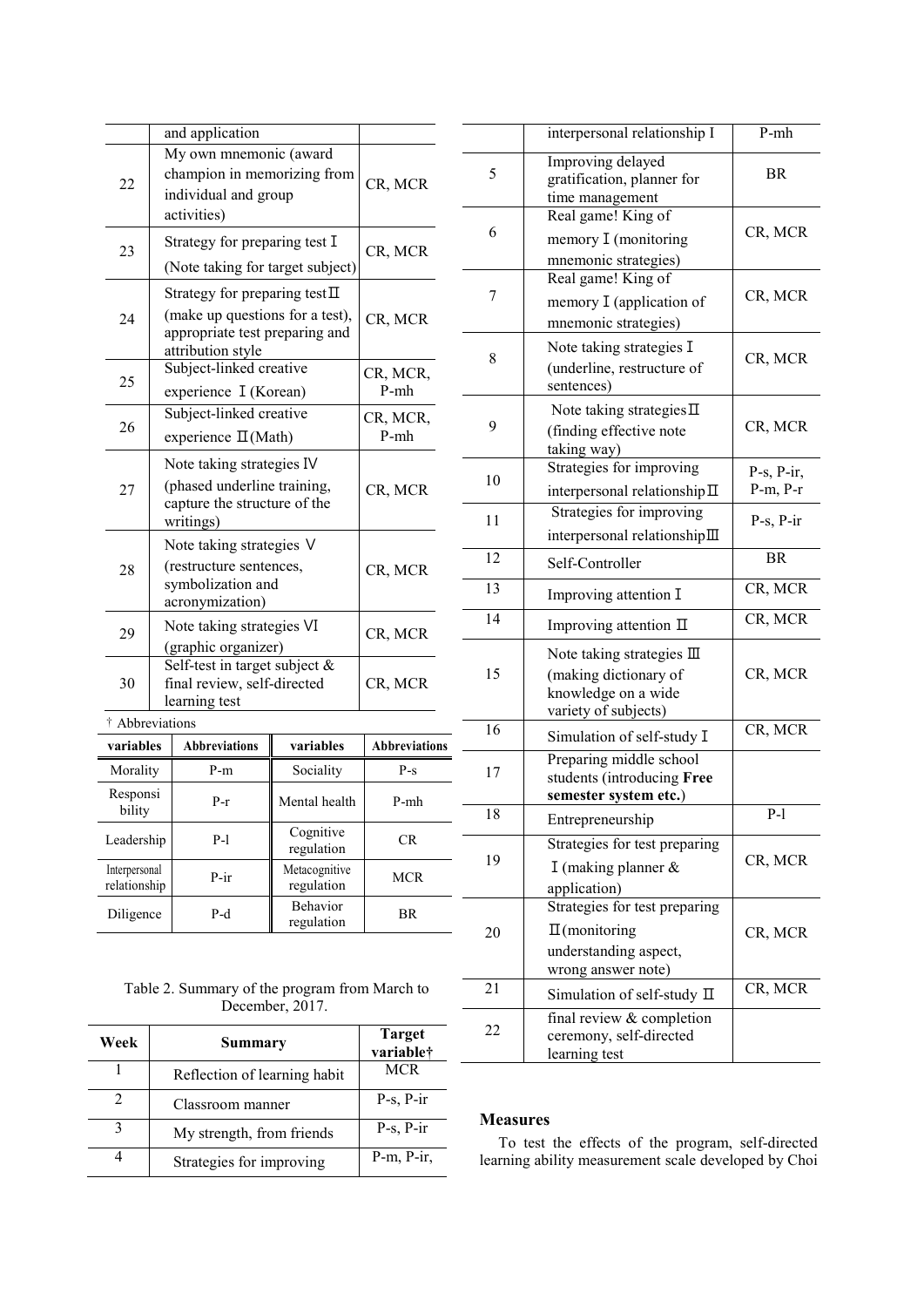& Kim (2014) was administered before and after the program. The original scale includes personality, motivation regulation, cognitive and metacognitive regulation, behavior regulation, and career maturity, but only personality, cognitive and metacognitive regulation, behavior regulation were utilized in the current study. Personality consists 7 sub-factors of morality, responsibility, leadership, interpersonal relationship, diligence, sociality and mental health. Cognitive regulation consists 3 sub-factors of rehearsal, elaboration, and organization. Metacognitive regulation consists 3 sub-factors of planning, monitoring, and regulation. Behavior regulation consists 3 sub-factors of behavior control, time/environment management, and help seeking. Answers were measured with 4-point likert scale and higher score indicated higher ability.

## **Procedure and analysis**

The pretest was administered in March, 2016, with offline manner, before the program started. The posttest was administered in December, 2017, with online system, after the program ended. The same questionnaire was used in both pretest and posttest. Analysis was conducted with SPSS-PC software (version 25.0 for Windows, United States, IL) and paired t-test were conducted. Two-tailed p-values below 0.05 was considered as statistically significant.

#### **RESULTS**

#### **Changes in personality**

The sum of 7 sub-factors personality was increased by 18.7 points between the posttest and pretest, and paired t-test showed the difference was significant (p  $\sim$  .05). However, examining the difference in 7 subfactors, the increases in leadership, interpersonal relationship, diligence and sociality were significant but the increases in morality, responsibility and

mental health were not significant (see Table 3).

It could be assumed that the morality, sociality and interpersonal relationship would be improved through the program stressing the aspects of improvement of relationship with family, teacher, and friends, values on cooperation, and communication. In addition, responsibility and diligence would be improved by the program of stressing the goal setting, planning, and self-control. And leadership would be developed through the entrepreneurship lecture.

Students answered "I could spend more time in communication with friend", "I could understand my friends more than before", "I became more diligent than before", "I was not confident, but it was good to say each other's strength", "I recognized the importance of cooperation and communication through the activity of making marshmallow tower", "My perseverance has been improved with the struggling in spite of difficulties" in the survey of satisfaction for the program, indicating that the students also were aware of their improvement.

On the other hand, the sub-factors of morality, responsibility and mental health that showed no significance need further investigation. Discussion about these results were presented in the discussion and implication section.

Table 3. Comparison of scores of personality between the pre-test and post-test

|      |       |      |   | $(N=93)$                                                                                   |
|------|-------|------|---|--------------------------------------------------------------------------------------------|
|      | M     | SD   | t | р                                                                                          |
| Pre  | 523.2 | 56.7 |   | .001                                                                                       |
| Post | 541.9 | 67.6 |   |                                                                                            |
| Pre  | 76.8  | 10.4 |   | .452                                                                                       |
| Post | 77.6  | 12.1 |   |                                                                                            |
| Pre  | 70.9  | 10.7 |   | .715                                                                                       |
| Post | 71.5  | 11.7 |   |                                                                                            |
| Pre  | 72.5  | 11.0 |   | .000                                                                                       |
| Post | 78.0  | 11.2 |   |                                                                                            |
| Pre  | 73.3  | 8.0  |   | .033                                                                                       |
| Post | 75.4  | 8.8  |   |                                                                                            |
| Pre  | 73.1  | 12.4 |   | .018                                                                                       |
| Post | 76.6  | 12.8 |   |                                                                                            |
| Pre  | 76.3  | 11.1 |   | .001                                                                                       |
| Post | 80.2  | 11.6 |   |                                                                                            |
| Pre  | 79.8  | 11.2 |   | .081                                                                                       |
| Post | 82.3  | 14.3 |   |                                                                                            |
|      |       |      |   | $-3.402$<br>$-.755$<br>$-.367$<br>$-4.709$<br>$-2.166$<br>$-2.406$<br>$-3.401$<br>$-1.763$ |

## **Changes in cognitive and metacognitive regulation**

The mean score of cognitive and metacognitive regulation was increased by more than 8 points between the posttest and pretest, and paired t-test showed the difference was significant ( $p < .05$ ). It could be assumed that the program provides individualized deepening curriculum, repeated training in spiral approaches to habituate note taking strategies, mnemonics, and strategies for test preparing. In addition, at the end of the note taking, program provided the opportunities for personalized learning strategies through the process of finding their interests and summarizing structures (making dictionary of knowledge on a wide variety of subjects) (see Table 4).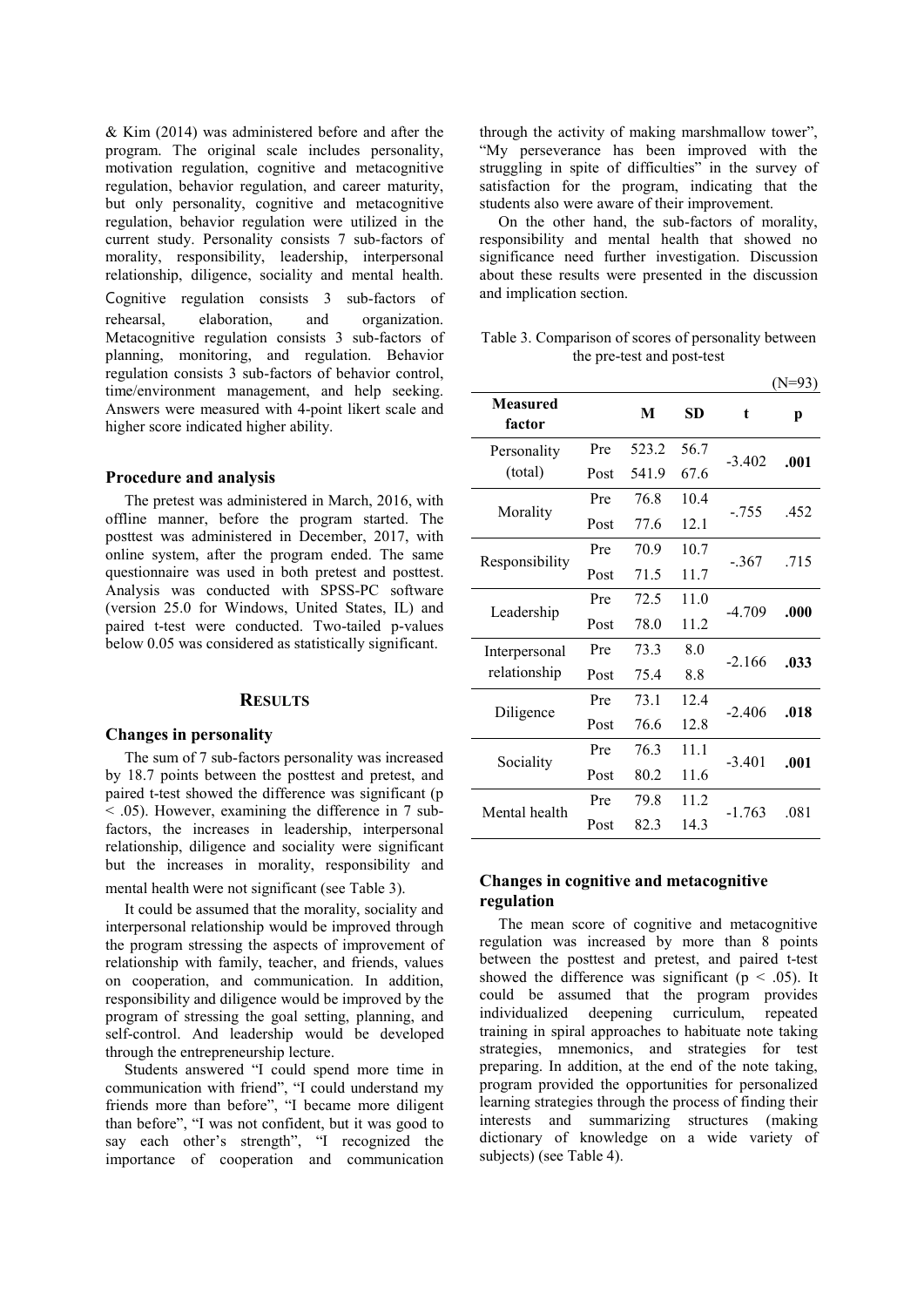Students answered "I could shorten the study time by making structure of learning contents, and it helps memorization", "I could find the most effective way to memorize", "I became a person who makes plan before preparing test" in the survey of satisfaction for the program, indicating that students were also aware of the effects of organizing personalized learning strategies.

Table 4. Comparison of score of cognitive and metacognitive regulation between the pre-test and post-test

|                           |      |      |      |          | (N=93) |
|---------------------------|------|------|------|----------|--------|
| <b>Measured</b><br>factor |      | M    | SD.  | t        | р      |
| Rehearsal                 | Pre  | 61.5 | 21.0 | $-5.115$ | .000   |
|                           | Post | 72.5 | 14.2 |          |        |
| Elaboration               | Pre  | 66.8 | 16.7 | $-4.748$ | .000   |
|                           | Post | 75.3 | 13.0 |          |        |
|                           | Pre  | 64.5 | 20.6 | $-3.920$ | .000   |
| Organization              | Post | 73.7 | 13.4 |          |        |
|                           | Pre  | 66.1 | 17.4 | $-4.281$ | .000   |
| Planning                  | Post | 74.0 | 14.6 |          |        |
|                           | Pre  | 69.5 | 16.6 | $-3.624$ | .000   |
| Monitoring                | Post | 76.2 | 15.2 |          |        |
|                           | Pre  | 68.1 | 15.8 | -4.384   |        |
| Regulation                | Post | 74.6 | 13.1 |          | .000   |
|                           |      |      |      |          |        |

## **Changes in behavior regulation**

The mean score of behavior regulation was increased by 6 points between the posttest and pretest. The paired t-test showed the differences in all subfactors were significant ( $p \le .05$ );  $p = .018$  for behavior control,  $p = .000$  for time/environment management, and  $p = .012$  for help seeking. It could be assumed that the lecture for improving studying environment or time management, self-control would help students control and regulate oneself continuously. Especially, the training that analyzes 24 hours spending patterns with the time management planner and the training that improve delayed gratification for distractors, including mobile phone, game, watching TV , were effective. Letting the students who showed difficulties in using planner set small goals and achieve it step by step, or provide them to divide planning by one week, may decrease psychological burden (see Table 5).

Students answered "I could spend more time for studying by effective time planning", "I could spend time more efficiently with the planner", "I recognized I could endure something difficult too" in the survey

of satisfaction for the program, indicating that students learned about the self-regulation strategies through the program.

Table 5. Comparison of scores of behavior regulation between the pre-test and post-test

|                                    |      |      |      |          | $(N=93)$ |
|------------------------------------|------|------|------|----------|----------|
| <b>Measured</b><br>factor          |      | М    | SD   | t        | р        |
| <b>Behavior</b>                    | Pre  | 66.2 | 18.2 | $-2.406$ | .018     |
| control                            | Post | 71.0 | 14.8 |          |          |
| Time/envir<br>onment<br>management | Pre  | 63.0 | 20.1 |          |          |
|                                    | Post | 72.4 | 15.7 | $-4.200$ | .000     |
| Help                               | Pre  | 67.4 | 18.2 | $-2.566$ | .012     |
| seeking                            | Post | 72.3 | 12.5 |          |          |

## **CONCLUSION AND SUGGESTION**

The purpose of this study was to examine the effects of SMMIS based Self-Directed Learning programs on the personality, cognitive and metacognitive regulation, behavior regulation. For the purpose, detailed research questions were as follows: (1) Is there any changes on the personality of the students participating in the SMMIS based Self-Directed Learning program? (2) Is there any changes on the cognitive and meta-cognitive regulation ability of the students of the students participating in the program? (3) Is there any changes on the behavior regulation ability of the students participating in the program?

The results revealed that the SMMIS based Self-Directed Learning programs increased the personality, cognitive and meta-cognitive regulation of students. It means that they could have 'autonomy' in setting the learning goals, choosing the learning strategies, actual practicing, and self-reflection.

 The implications of the current study are as follows. First, the program overcame the limitations of the other prior Self-Directed Learning programs that they were one-time and short-term special lectures With the long-term program, we could identify the actual behavior changes. It gave the participants the opportunity to 'Habituate' and 'Selfdirecting' what they learned.

 Second, with the 2-year program processing, by coordinating the leaning contents according to the learner's pace of understanding and demands, it could lead to motivating and concentrating more effectively. Especially, making dictionary of knowledge on a wide variety of subjects would make the students who were not interested in note-taking, to explore the subjects they are interested in, and to reconstruct them.